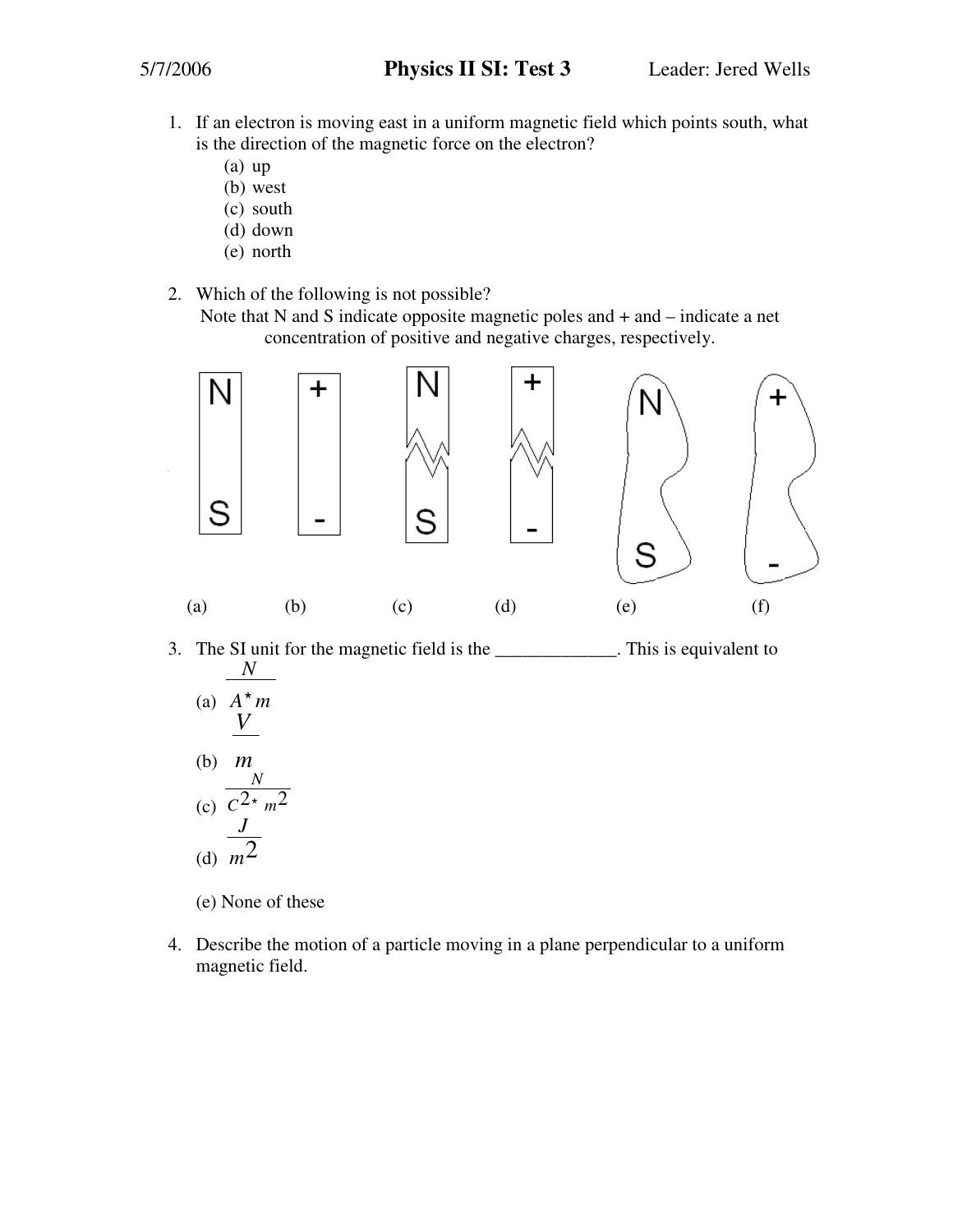5. A uniform magnetic field of magnitude 1.5 T points in the negative z-direction. An electron moves in the field with velocity  $\mathbf{v} = 4.0 \text{ km/s } \mathbf{i} + 2.0 \text{ km/s } \mathbf{j}$ . (a) Find the force vector generated by the magnetic field on the electron.

- (b) What is the magnitude of this force?
- 6. What rule is used to determine the direction of the magnetic field produced by a wire with current I? How do you use this rule?
- 7. A uniform magnetic field makes an angle of 30° with the axis of a circular coil of 300 turns and a radius of 4 cm. The magnitude of the magnetic field increases at a rate of 100 T/s with the direction remaining fixed.
	- (a) Find the magnitude of the induced emf in the coil.

- (b) What is the sign of the emf?
- 8. State Lenz's Law.
- 9. What are Maxwell's equations?